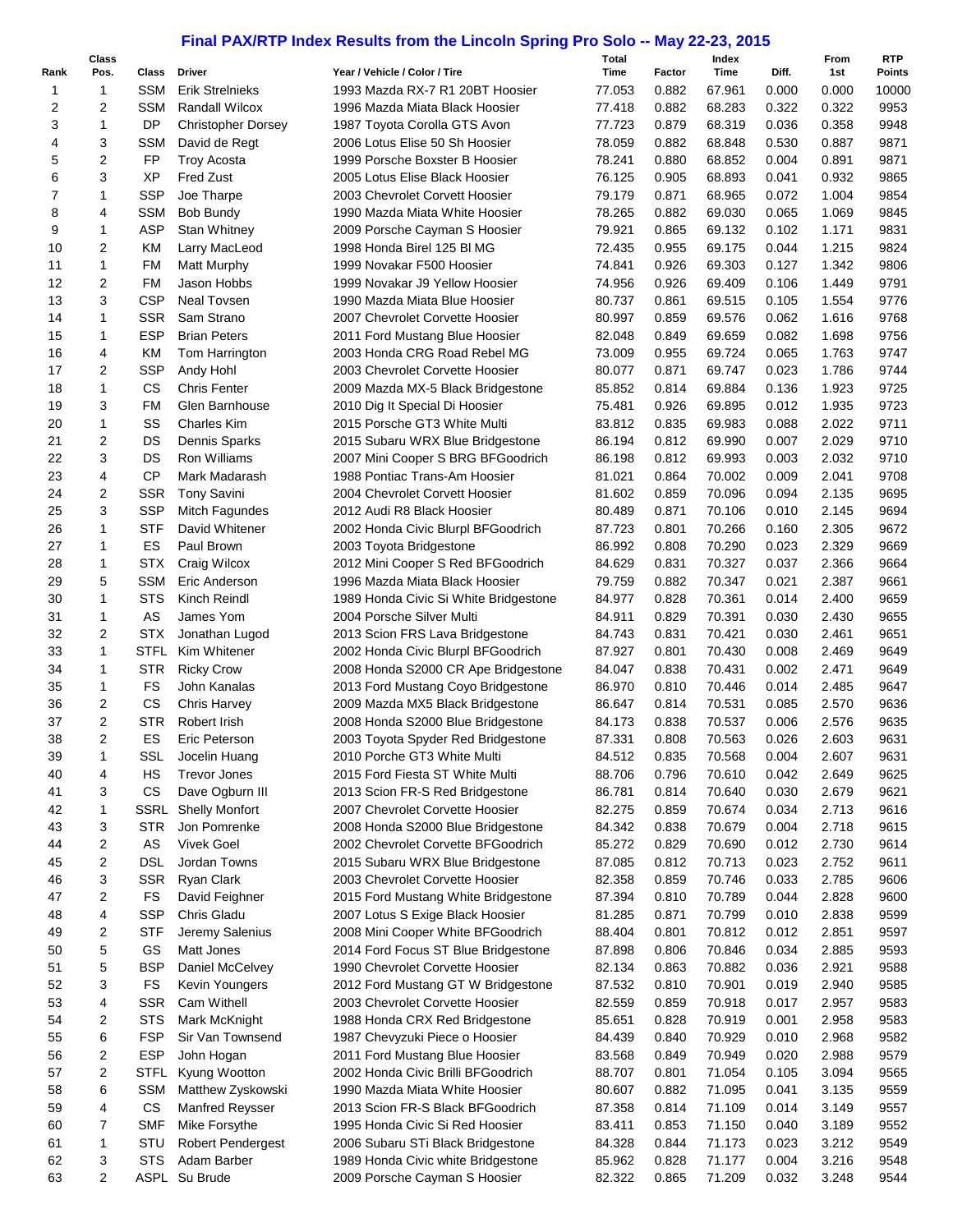| 64  | 4              | STR.        | David Rock                          | 2002 Toyota Spyder Silver Bridgestone | 85.059 | 0.838 | 71.279 | 0.071 | 3.319 | 9534 |
|-----|----------------|-------------|-------------------------------------|---------------------------------------|--------|-------|--------|-------|-------|------|
| 65  | 8              | <b>CSP</b>  | <b>Todd Cochran</b>                 | 1990 Mazda Miata Blue Hoosier         | 82.863 | 0.861 | 71.345 | 0.066 | 3.384 | 9526 |
| 66  | 2              | STU         | Mark Hill                           | 2006 Mitsubishi E-voh BFGoodrich      | 84.547 | 0.844 | 71.358 | 0.013 | 3.397 | 9524 |
| 67  | 3              |             | <b>SSML</b> Beth McClure-Strelnieks | 1993 Mazda RX-7 R1 20BT Hoosier       | 80.909 | 0.882 | 71.362 | 0.004 | 3.401 | 9523 |
| 68  | 6              | HS          | Sam Karp                            | 2015 Ford Fiesta ST White BFGoodrich  | 89.653 | 0.796 | 71.364 | 0.002 | 3.403 | 9523 |
| 69  | 5              | <b>SSP</b>  | Alexandra Zust                      | 2009 Dodge Viper ACR G Hoosier        | 81.963 | 0.871 | 71.390 | 0.026 | 3.429 | 9520 |
|     | 4              | <b>STS</b>  | <b>Jesse Caudill</b>                | 1991 Honda Civic Black Bridgestone    | 86.269 | 0.828 | 71.431 | 0.041 | 3.470 | 9514 |
| 70  |                |             |                                     |                                       |        |       |        |       |       |      |
| 71  | 3              | <b>STX</b>  | <b>Kristo Kukk</b>                  | 2013 Scion FR-S Blue Bridgestone      | 85.965 | 0.831 | 71.437 | 0.006 | 3.476 | 9513 |
| 72  | 3              | <b>STF</b>  | Adam Deffenbaugh                    | 2006 Mazda 3 Blue Bridgestone         | 89.190 | 0.801 | 71.441 | 0.004 | 3.480 | 9513 |
| 73  | 5              | <b>STS</b>  | Gerry Terranova                     | 1989 Honda Civic Si Tig BFGoodrich    | 86.297 | 0.828 | 71.454 | 0.013 | 3.493 | 9511 |
| 74  | 5              | <b>STR</b>  | Jason Rhoades                       | 2014 Nissan 370Z Gunme Bridgestone    | 85.306 | 0.838 | 71.486 | 0.033 | 3.526 | 9507 |
| 75  | 4              | <b>STF</b>  | Greg Reno                           | 2010 Mini Cooper White Multi          | 89.255 | 0.801 | 71.493 | 0.007 | 3.533 | 9506 |
| 76  | 5              | CS          | Carl Kirkegaard                     | 1997 BMW M3 Purple Bridgestone        | 87.847 | 0.814 | 71.507 | 0.014 | 3.547 | 9504 |
| 77  | 3              | AS          | Jed Peterson                        | 2008 Honda S2000 CR Whi Bridgestone   | 86.294 | 0.829 | 71.538 | 0.030 | 3.577 | 9500 |
| 78  | 9              | <b>SMF</b>  | Shawn Larson                        | 1995 Honda Civic Red Hoosier          | 83.875 | 0.853 | 71.545 | 0.008 | 3.585 | 9499 |
| 79  | 6              | <b>SSP</b>  | Ralph Elder                         | 2012 Audi R8 Black Hoosier            | 82.156 | 0.871 | 71.558 | 0.013 | 3.597 | 9497 |
| 80  | 3              | <b>ESL</b>  | Meredith Brown                      | 2003 Toyota Spyder Red Bridgestone    | 88.582 | 0.808 | 71.574 | 0.016 | 3.614 | 9495 |
| 81  | 6              | <b>STS</b>  | Matthew Waich                       | 1989 Honda Civic Si White Bridgestone | 86.486 | 0.828 | 71.610 | 0.036 | 3.650 | 9490 |
| 82  | 4              | <b>FS</b>   | Douglas Wille                       | 2014 Chevrolet Camaro Bridgestone     | 88.433 | 0.810 | 71.631 | 0.020 | 3.670 | 9488 |
|     | 7              |             |                                     |                                       |        |       |        |       |       | 9478 |
| 83  |                | <b>SSP</b>  | Keath Marx                          | 2004 Chevrolet Corvette Hoosier       | 82.321 | 0.871 | 71.702 | 0.071 | 3.741 |      |
| 84  | 6              | CS          | Michael Lodsin                      | 2008 Nissan 350Z SM BI Bridgestone    | 88.138 | 0.814 | 71.744 | 0.043 | 3.784 | 9473 |
| 85  | 10             | KM          | Jackson Macleod                     | 1998 Honda Birel 125 BI MG            | 75.153 | 0.955 | 71.771 | 0.027 | 3.810 | 9469 |
| 86  | 7              | <b>STS</b>  | Jay Yost                            | 1989 Honda Civic Si Whi Bridgestone   | 86.681 | 0.828 | 71.772 | 0.001 | 3.811 | 9469 |
| 87  | 6              | <b>STR</b>  | Lance Keeley                        | 2015 Nissan 370Z Red Bridgestone      | 85.680 | 0.838 | 71.800 | 0.028 | 3.839 | 9465 |
| 88  | 3              | ES          | <b>Bryan Hertweck</b>               | 1999 Mazda Miata Blue Bridgestone     | 88.890 | 0.808 | 71.823 | 0.023 | 3.862 | 9462 |
| 89  | $\mathbf{1}$   | BS          | Stephen Hui                         | 2002 Chevrolet Corvette Bridgestone   | 86.984 | 0.826 | 71.849 | 0.026 | 3.888 | 9459 |
| 90  | 4              | <b>CSPL</b> | Katie Lacey                         | 1990 Mazda Miata Blue Hoosier         | 83.562 | 0.861 | 71.947 | 0.098 | 3.986 | 9446 |
| 91  | 4              | <b>FSL</b>  | Jackie Mutschler                    | 2014 Chevrolet Camaro Bridgestone     | 88.828 | 0.810 | 71.951 | 0.004 | 3.990 | 9445 |
| 92  | 2              | <b>BS</b>   | <b>Jeff Bandes</b>                  | 2007 Pontiac Solstice Bridgestone     | 87.127 | 0.826 | 71.967 | 0.016 | 4.006 | 9443 |
| 93  | 3              | <b>ESP</b>  | James Darden                        | 1997 Chevrolet Camaro Hoosier         | 84.781 | 0.849 | 71.979 | 0.012 | 4.018 | 9442 |
| 94  | 4              | ES          | Azmath Mohammed                     | 2000 Toyota MR2 Silver Bridgestone    | 89.112 | 0.808 | 72.002 | 0.023 | 4.042 | 9439 |
| 95  | 8              | <b>STS</b>  | <b>Thomas Grant Watkins</b>         | 1988 Honda CRX Blue Bridgestone       | 86.964 | 0.828 | 72.006 | 0.004 | 4.045 | 9438 |
| 96  | 9              | <b>STS</b>  | Will Hornseth                       |                                       | 86.977 | 0.828 | 72.017 | 0.011 | 4.056 | 9437 |
|     |                |             |                                     | 1989 Honda Civic Si Bridgestone       |        |       |        |       |       |      |
| 97  | 5              | <b>SSR</b>  | Jeff Jacobs                         | 2004 Chevrolet Corvette Hoosier       | 83.894 | 0.859 | 72.065 | 0.048 | 4.104 | 9430 |
| 98  | 5              | <b>ESL</b>  | Jennifer Bedell                     | Toyota MR2 Spyder Red Bridgestone     | 89.218 | 0.808 | 72.088 | 0.023 | 4.127 | 9427 |
| 99  | $\overline{7}$ | <b>CS</b>   | Mike Bronson                        | 2005 Mazda RX-8 Velocit Bridgestone   | 88.583 | 0.814 | 72.107 | 0.018 | 4.146 | 9425 |
| 100 | 7              | <b>STR</b>  | Michael Wootton                     | 1999 Mazda Miata Brilli Bridgestone   | 86.101 | 0.838 | 72.153 | 0.046 | 4.192 | 9419 |
| 101 | 5              | XP          | <b>Nick Gruendler</b>               | 1990 Mazda Miata Pumpki Hoosier       | 79.728 | 0.905 | 72.154 | 0.001 | 4.193 | 9419 |
| 102 | 6              | <b>FP</b>   | Jens-Timothy Hoffman                | 2005 Honda S2000 Yellow Hoosier       | 82.001 | 0.880 | 72.161 | 0.007 | 4.200 | 9418 |
| 103 | 10             | <b>STS</b>  | John Mensch                         | 1988 Honda CRX Si Red BFGoodrich      | 87.153 | 0.828 | 72.163 | 0.002 | 4.202 | 9418 |
| 104 | 3              | STU         | Preston Jordan                      | 2008 Nissan 350Z Blue Bridgestone     | 85.512 | 0.844 | 72.172 | 0.009 | 4.211 | 9416 |
| 105 | 11             | <b>SM</b>   | Tom Kotzian                         | 2008 Ford Sheby Red Hoosier           | 82.962 | 0.870 | 72.177 | 0.005 | 4.216 | 9416 |
| 106 | 7              | <b>CP</b>   | <b>Todd Farris</b>                  | 1979 Chevrolet Camaro Goodyear        | 83.546 | 0.864 | 72.184 | 0.007 | 4.223 | 9415 |
| 107 | 4              | <b>STX</b>  | Tom DeYoung                         | 1996 BMW 328is Silver Bridgestone     | 86.920 | 0.831 | 72.231 | 0.047 | 4.270 | 9409 |
| 108 | 8              | <b>STR</b>  | John Li                             | 2009 Mazda Miata MX5 Red Bridgestone  | 86.238 | 0.838 | 72.267 | 0.037 | 4.307 | 9404 |
| 109 | 4              | EM          | Ron Ver Mulm                        | 1970 Chevrolet Camaro Hoosier         | 78.382 | 0.922 | 72.268 | 0.001 | 4.307 | 9404 |
| 110 | 8              | CS          | Mike Cavanaugh                      | 2015 Mazda MX-5 Black Bridgestone     | 88.798 | 0.814 | 72.282 | 0.013 | 4.321 | 9402 |
| 111 | 12             | <b>SM</b>   | <b>Bruce Hanson</b>                 | 2008 Ford Sheby Red Hoosier           | 83.094 | 0.870 | 72.292 | 0.010 | 4.331 | 9401 |
|     |                |             |                                     |                                       |        |       |        |       |       |      |
| 112 | 1              | JA          | <b>Riley Heaton</b>                 | 2006 Birel Kart AR28 MG               | 82.407 | 0.878 | 72.353 | 0.062 | 4.393 | 9393 |
| 113 | 9              | CS          | Mike Nakata                         | 2015 Scion FR-S Silver Bridgestone    | 88.956 | 0.814 | 72.410 | 0.057 | 4.449 | 9386 |
| 114 | 5              | <b>STX</b>  | <b>Bill Cook</b>                    | 2013 Subaru BRZ white Bridgestone     | 87.139 | 0.831 | 72.413 | 0.002 | 4.452 | 9385 |
| 115 | 11             | <b>STS</b>  | Jeff Wong                           | 1994 Honda Civic Black Toyo           | 87.481 | 0.828 | 72.434 | 0.022 | 4.474 | 9382 |
| 116 | 12             | <b>STS</b>  | Jay McKoskey                        | 1991 Mazda Miata White Bridgestone    | 87.501 | 0.828 | 72.451 | 0.017 | 4.490 | 9380 |
| 117 | 13             | KM          | Scott Boito                         | 2008 Intrepid Mod Honda MG            | 75.870 | 0.955 | 72.456 | 0.005 | 4.495 | 9380 |
| 118 | 4              | STU         | Cody Pennell                        | 2005 Subaru STi WR Blue Dunlop        | 85.867 | 0.844 | 72.472 | 0.016 | 4.511 | 9378 |
| 119 | 5              | STU         | Tyler Jago                          | 2011 Subaru STi DGM Bridgestone       | 85.884 | 0.844 | 72.486 | 0.014 | 4.525 | 9376 |
| 120 | 7              | SS          | Chad Langley                        | 2015 Chevrolet Corvette Multi         | 86.833 | 0.835 | 72.506 | 0.019 | 4.545 | 9373 |
| 121 | 7              | <b>SSM</b>  | <b>Russell Mayer</b>                | 2006 Lotus Elise Silver Hoosier       | 82.275 | 0.882 | 72.567 | 0.061 | 4.606 | 9365 |
| 122 | 5              | ES          | <b>Charles Mathews</b>              | 2001 Mazda Miata Silver Bridgestone   | 89.828 | 0.808 | 72.581 | 0.014 | 4.620 | 9363 |
| 123 | 10             | CS          | <b>Brian Killourhy</b>              | 2013 Scion FRS Blue Bridgestone       | 89.204 | 0.814 | 72.612 | 0.031 | 4.651 | 9359 |
| 124 | 6              | STU         | Shane Donahue                       | 2008 Nissan 350z Dark B Bridgestone   | 86.050 | 0.844 | 72.626 | 0.014 | 4.665 | 9358 |
| 125 | 5              | EM          | Jason Minehart                      | 2014 Stalker M-Spec AX Multi          | 78.774 | 0.922 | 72.630 | 0.003 | 4.669 | 9357 |
|     |                |             |                                     |                                       |        |       |        |       |       |      |
| 126 | 6              | <b>STX</b>  | Jose Martinez                       | Subaru BRZ White Bridgestone          | 87.412 | 0.831 | 72.639 | 0.010 | 4.679 | 9356 |
| 127 | 11             | CS          | David Howdyshell                    | 2013 Scion FR-S BFGoodrich            | 89.240 | 0.814 | 72.641 | 0.002 | 4.681 | 9356 |
| 128 | 13             | <b>STS</b>  | Michael Waich                       | 1989 Honda Civic Si Whie Bridgestone  | 87.761 | 0.828 | 72.666 | 0.025 | 4.705 | 9352 |
| 129 | 14             | <b>STS</b>  | <b>Bob Neff</b>                     | 1990 Mazda Miata Blue Bridgestone     | 87.820 | 0.828 | 72.715 | 0.049 | 4.754 | 9346 |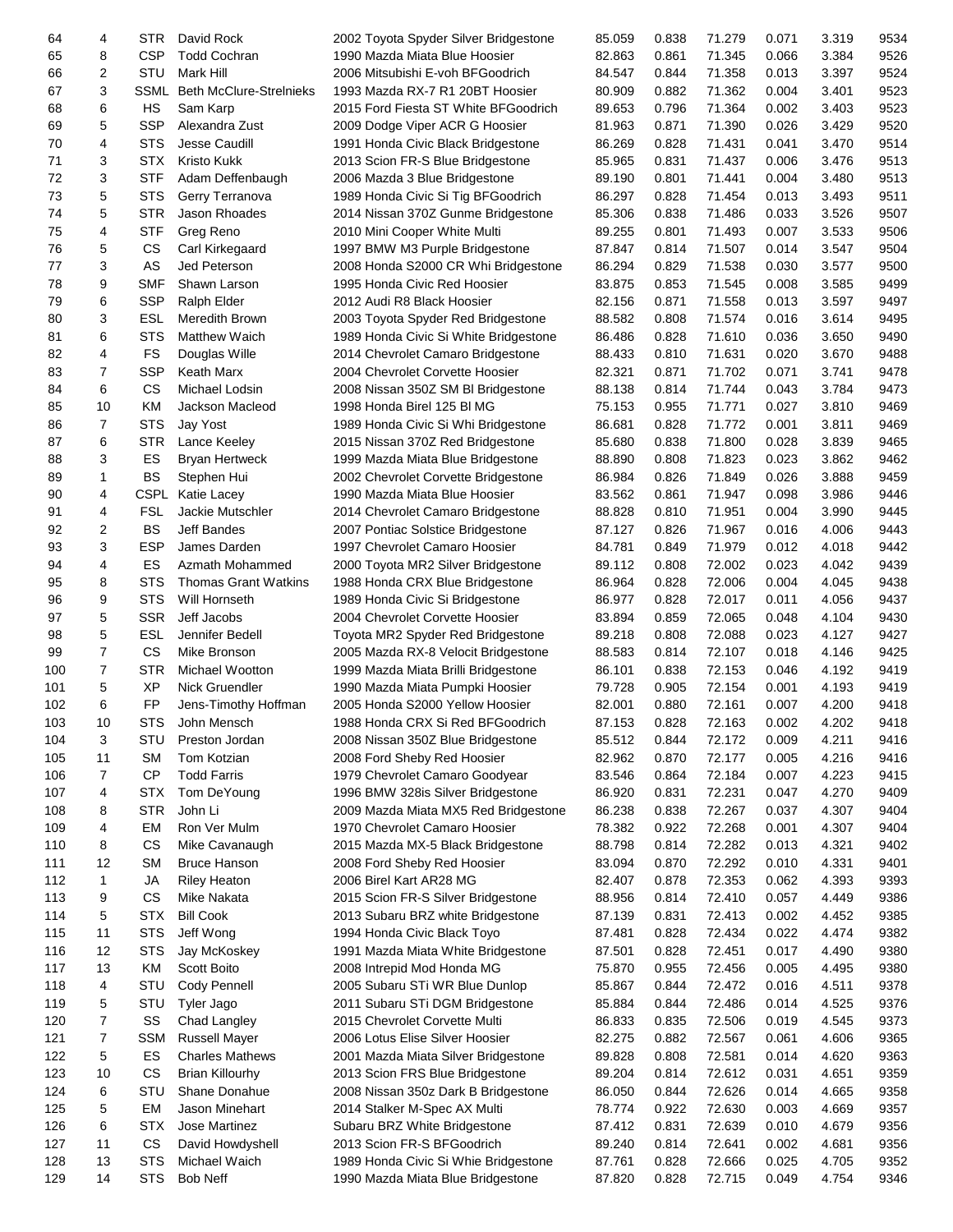| 130 | 7              | STX         | David Webb              | 2013 Scion FR-S orange Bridgestone    | 87.526 | 0.831 | 72.734 | 0.019 | 4.773 | 9344 |
|-----|----------------|-------------|-------------------------|---------------------------------------|--------|-------|--------|-------|-------|------|
| 131 | 5              | <b>FS</b>   | Eric Yee                | 2013 Ford Mustang GT G Bridgestone    | 89.836 | 0.810 | 72.767 | 0.033 | 4.806 | 9339 |
| 132 | 12             | <b>CS</b>   | Tim Reinhardt           | 2013 Scion FR-S White Bridgestone     | 89.402 | 0.814 | 72.773 | 0.006 | 4.812 | 9339 |
| 133 | 15             | <b>STS</b>  | <b>Blanton Payne</b>    | 1988 Honda CRX Bass boa Bridgestone   | 87.891 | 0.828 | 72.774 | 0.001 | 4.813 | 9339 |
| 134 | 5              | <b>STF</b>  | <b>Todd Freeman</b>     | 2006 Mini Cooper Pepper Bridgestone   | 90.862 | 0.801 | 72.780 | 0.007 | 4.820 | 9338 |
| 135 | 6              | <b>CSL</b>  | Becca Nell              | 2008 Nissan 350Z Saffi Bridgestone    | 89.445 | 0.814 | 72.808 | 0.028 | 4.847 | 9334 |
| 136 | 16             | <b>STS</b>  | Steve Eberlein          | 1990 Mazda Miata Blue Bridgestone     | 87.933 | 0.828 | 72.809 | 0.000 | 4.848 | 9334 |
|     | $\overline{7}$ | <b>FSL</b>  |                         |                                       |        |       |        |       |       |      |
| 137 |                |             | Lorien Feighner         | 2015 Ford Mustang White Bridgestone   | 89.889 | 0.810 | 72.810 | 0.002 | 4.849 | 9334 |
| 138 | 4              | AS          | Tim Robinson            | 2004 Chevrolet Corvette Bridgestone   | 87.869 | 0.829 | 72.843 | 0.033 | 4.883 | 9330 |
| 139 | 3              | <b>STXL</b> | Mindi Cross             | 2013 Scion FR-S Hot Lav Bridgestone   | 87.676 | 0.831 | 72.859 | 0.015 | 4.898 | 9328 |
| 140 | 8              | GS          | <b>Brian Anthony</b>    | 2014 Ford Focus ST Blue Multi         | 90.453 | 0.806 | 72.905 | 0.046 | 4.944 | 9322 |
| 141 | 13             | CS          | David Ogburn Jr.        | 2013 Scion FR-S Red Bridgestone       | 89.611 | 0.814 | 72.943 | 0.038 | 4.983 | 9317 |
| 142 | 5              | AS          | Michael Willman         | 2008 Honda S2000 CR Rio Bridgestone   | 88.043 | 0.829 | 72.988 | 0.044 | 5.027 | 9311 |
| 143 | 6              | ES          | Jeffrey Rye             | 1999 Mazda Miata Silver Bridgestone   | 90.403 | 0.808 | 73.046 | 0.058 | 5.085 | 9304 |
| 144 | 5              | <b>SSPL</b> | Donna Marx              | 2004 Chevrolet Corvette Hoosier       | 83.870 | 0.871 | 73.051 | 0.005 | 5.090 | 9303 |
| 145 | 4              | <b>ESP</b>  | <b>Phil Knowles</b>     | 2002 Chevrolet Camaro Hoosier         | 86.104 | 0.849 | 73.102 | 0.052 | 5.142 | 9297 |
| 146 | 9              | <b>HS</b>   | Bart Hockerman          | 2013 Ford Fiesta! White BFGoodrich    | 91.859 | 0.796 | 73.120 | 0.017 | 5.159 | 9294 |
| 147 | 17             | <b>STS</b>  | Kyle Kiesgen            | 1990 Mazda Miata Blue Bridgestone     | 88.310 | 0.828 | 73.121 | 0.001 | 5.160 | 9294 |
| 148 | 18             | <b>STS</b>  | Alan Claffie            | 1990 Mazda Miata White Bridgestone    | 88.371 | 0.828 | 73.171 | 0.051 | 5.210 | 9288 |
| 149 | 8              | <b>DP</b>   | Paula Baker             | 1990 Mazda Miata Yellow Hoosier       | 83.313 | 0.879 | 73.232 | 0.061 | 5.271 | 9280 |
| 150 | 1              | JB          | <b>Mason Herrick</b>    | 2006 CRG Kart Santana MG              | 86.978 | 0.842 | 73.235 | 0.003 | 5.275 | 9280 |
| 151 | 14             | <b>CS</b>   | <b>Mike Herrick</b>     | 2014 Subaru BRZ Silver Bridgestone    | 90.001 | 0.814 | 73.261 | 0.025 | 5.300 | 9277 |
| 152 | 14             | <b>CSP</b>  | Raleigh Boreen          | 1996 Mazda Miata Red Hoosier          |        | 0.861 | 73.318 | 0.058 | 5.358 | 9269 |
|     |                |             |                         |                                       | 85.155 |       |        |       |       |      |
| 153 | 9              | CP          | Jeff Stroh              | 1979 Chevrolet Camaro Goodyear        | 84.939 | 0.864 | 73.387 | 0.069 | 5.427 | 9261 |
| 154 | 19             | <b>STS</b>  | <b>Greg Pollack</b>     | 1990 Mazda Miata White Bridgestone    | 88.634 | 0.828 | 73.389 | 0.002 | 5.428 | 9260 |
| 155 | 10             | XP          | Thomas Thompson         | 1993 Mazda RX-7 Red Hoosier           | 81.136 | 0.905 | 73.428 | 0.039 | 5.467 | 9255 |
| 156 | 10             | DS          | Daniel Berge            | 2008 Mini Cooper S Yellow Dunlop      | 90.466 | 0.812 | 73.458 | 0.030 | 5.498 | 9252 |
| 157 | 11             | <b>XP</b>   | Mike Brausen            | 1993 Mazda RX-7 Red Hoosier           | 81.211 | 0.905 | 73.496 | 0.038 | 5.535 | 9247 |
| 158 | 3              | <b>BS</b>   | Jason Marshall          | 2012 Nissan 370z Blue Hankook         | 89.005 | 0.826 | 73.518 | 0.022 | 5.557 | 9244 |
| 159 | 12             | <b>DP</b>   | Ron Baker               | 1990 Mazda Miata Yellow Hoosier       | 83.678 | 0.879 | 73.553 | 0.035 | 5.592 | 9240 |
| 160 | 15             | <b>CS</b>   | Sean Fenstermacher      | 2013 Scion FR-S Awesome Bridgestone   | 90.608 | 0.814 | 73.755 | 0.202 | 5.794 | 9214 |
| 161 | 4              | <b>STSL</b> | Jamie Yost              | 1989 Honda Civic Si White Bridgestone | 89.085 | 0.828 | 73.762 | 0.007 | 5.802 | 9213 |
| 162 | 16             | <b>CS</b>   | Malcolm Lawson          | 2014 Subaru BRZ Red Bridgestone       | 90.760 | 0.814 | 73.879 | 0.116 | 5.918 | 9199 |
| 163 | 4              | <b>BS</b>   | Suraj Pradhan           | 2005 Mitsubishi Evo 8 Bridgestone     | 89.466 | 0.826 | 73.899 | 0.020 | 5.938 | 9196 |
| 164 | 5              | <b>STSL</b> | <b>Kate Claffie</b>     | 1990 Mazda Miata White Bridgestone    | 89.315 | 0.828 | 73.953 | 0.054 | 5.992 | 9190 |
| 165 | 6              | STXL        | Jodi Fordahl            | 2013 Subaru BRZ White Bridgestone     | 89.002 | 0.831 | 73.961 | 0.008 | 6.000 | 9189 |
| 166 | 11             |             | CAMS Josh Leisinger     | Chevrolet Corvette C Falken           | 88.509 | 0.836 | 73.994 | 0.033 | 6.033 | 9185 |
| 167 | $\overline{7}$ |             | STSL Sharon Eberlein    | 1990 Mazda Miata Blue Bridgestone     | 89.433 | 0.828 | 74.051 | 0.057 | 6.090 | 9178 |
| 168 | 8              | STSL        | Nicole Wong             | 1994 Honda Civic Black Multi          | 89.443 | 0.828 | 74.059 | 0.008 | 6.098 | 9177 |
|     | 8              | <b>STX</b>  |                         | 1998 BMW 328is Black Hankook          |        |       |        |       |       |      |
| 169 |                |             | <b>Brad Maxcy</b>       |                                       | 89.266 | 0.831 | 74.180 | 0.121 | 6.219 | 9162 |
| 170 | 7              | ES          | Matt Posey              | 1999 Mazda Miata Silver Bridgestone   | 91.820 | 0.808 | 74.191 | 0.011 | 6.230 | 9160 |
| 171 | 8              | CSL         | Linda Duncan            | 2014 Subaru BRZ Red Bridgestone       | 91.151 | 0.814 | 74.197 | 0.006 | 6.236 | 9160 |
| 172 | 6              | <b>FM</b>   | <b>Brad Smith</b>       | 1989 Red Devil Red Hoosier            | 80.162 | 0.926 | 74.230 | 0.033 | 6.269 | 9155 |
| 173 | 9              | <b>STXL</b> | Jennifer Maxcy          | 1998 BMW 328is Black Hankook          | 89.333 | 0.831 | 74.236 | 0.006 | 6.275 | 9155 |
| 174 | 10             | STSL        | <b>Hailey Mahone</b>    | 1988 Honda CRX Bass Bridgestone       | 89.769 | 0.828 | 74.329 | 0.093 | 6.368 | 9143 |
| 175 | 5              | BS          | Rob Rurak               | 2003 Honda S2000 Silver Dunlop        | 90.094 | 0.826 | 74.418 | 0.089 | 6.457 | 9132 |
| 176 | 6              | BS          | <b>Keith Miller</b>     | 2005 Mitsubishi Evo 8 Multi           | 90.181 | 0.826 | 74.490 | 0.072 | 6.529 | 9124 |
| 177 | 9              | <b>STR</b>  | <b>Bob Bailey</b>       | 2006 Mazda MX-5 Black Hankook         | 88.894 | 0.838 | 74.493 | 0.004 | 6.532 | 9123 |
| 178 | 6              | AS          | Joey Green              | 2005 Chevrolet Corvette Hankook       | 90.053 | 0.829 | 74.654 | 0.161 | 6.693 | 9103 |
| 179 | 7              | BS          | Dave Salas              | 2008 Porsche Boxster G Bridgestone    | 90.381 | 0.826 | 74.655 | 0.001 | 6.694 | 9103 |
| 180 | 8              | BS          | <b>Mohamed Alnouri</b>  | 2003 Honda S2000 Silver Dunlop        | 90.393 | 0.826 | 74.665 | 0.010 | 6.704 | 9102 |
| 181 | 12             | GS          | <b>Matthew Grainger</b> | 2009 Chevrolet BFGoodrich             | 92.783 | 0.806 | 74.783 | 0.118 | 6.822 | 9088 |
| 182 | 9              | <b>DSL</b>  | Jody Bedell             | 2008 Mini Cooper S Yellow Dunlop      | 92.122 | 0.812 | 74.803 | 0.020 | 6.842 | 9085 |
| 183 | 9              | BS          | James Green             | 2001 Chevrolet Corvette Bridgestone   | 90.693 | 0.826 | 74.912 | 0.109 | 6.952 | 9072 |
| 184 | 2              | JB          | Johan Yost              | 2012 Nelson Tony Kart MG              | 89.214 | 0.842 | 75.118 | 0.206 | 7.157 | 9047 |
| 185 | 13             | SS          | Grady Wood              | 2015 Chevrolet Corvette Multi         | 90.098 | 0.835 | 75.232 | 0.114 | 7.271 | 9034 |
|     |                |             |                         |                                       |        |       |        |       |       |      |
| 186 | 8              | <b>SSP</b>  | David Gladu             | 2007 Lotus Exige S220 Hoosier         | 86.421 | 0.871 | 75.273 | 0.041 | 7.312 | 9029 |
| 187 | 11             | <b>STRL</b> | Julie Heaton            | 2006 Mazda MX-5 Marble Hankook        | 89.830 | 0.838 | 75.278 | 0.005 | 7.317 | 9028 |
| 188 | 12             |             | STRL Kerry Gonzales     | 2002 Toyota Spyder Silver Bridgestone | 89.846 | 0.838 | 75.291 | 0.013 | 7.330 | 9026 |
| 189 | 14             | CAMT        | Jared Leisinger         | Chevrolet C-10 Picku Falken           | 91.307 | 0.825 | 75.328 | 0.037 | 7.368 | 9022 |
| 190 | 15             | <b>FSP</b>  | Joe Austin              | 2007 Mini Cooper Blue Hoosier         | 89.991 | 0.840 | 75.592 | 0.264 | 7.632 | 8990 |
| 191 | 16             | <b>BSP</b>  | Jim Kritzler            | 1990 Chevrolet Corvette Hoosier       | 87.803 | 0.863 | 75.774 | 0.182 | 7.813 | 8969 |
| 192 | 13             | STSL        | Elizabeth Wildenberg    | 1990 Mazda Miata Blue Bridgestone     | 91.520 | 0.828 | 75.779 | 0.005 | 7.818 | 8968 |
| 193 | 10             | <b>STR</b>  | Mark de Regt            | 2006 Mazda MX-5 Black Hankook         | 90.700 | 0.838 | 76.007 | 0.228 | 8.046 | 8941 |
| 194 | 6              |             | CSPL Velma Boreen       | 1996 Mazda Miata Red Hoosier          | 88.278 | 0.861 | 76.007 | 0.001 | 8.047 | 8941 |
| 195 | 14             |             | STSL Jennifer Fox       | 1990 Mazda Miata White Bridgestone    | 91.978 | 0.828 | 76.158 | 0.150 | 8.197 | 8924 |
|     |                |             |                         |                                       |        |       |        |       |       |      |